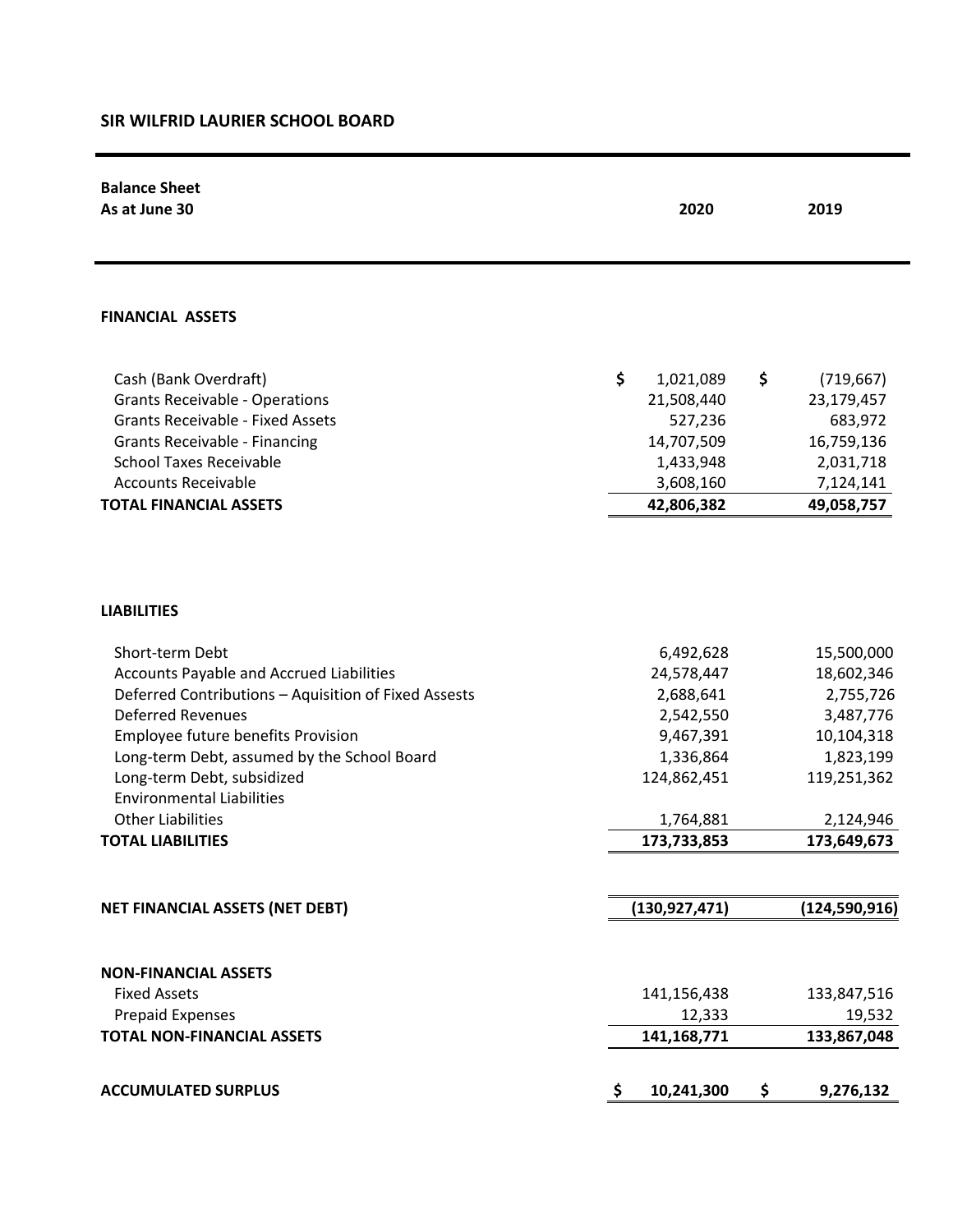## **SIR WILFRID LAURIER SCHOOL BOARD**

| <b>Operating results</b><br>For the period ended June 30 | 2020              |                   |  |
|----------------------------------------------------------|-------------------|-------------------|--|
|                                                          |                   |                   |  |
| <b>REVENUES</b>                                          |                   |                   |  |
| <b>Operating Grants</b>                                  | \$<br>152,827,192 | \$<br>142,280,789 |  |
| <b>Other Grants and Contributions</b>                    | 1,254,373         | 1,362,781         |  |
| <b>Taxation Revenue</b>                                  | 14,411,002        | 16,882,986        |  |
| <b>Tuition and Fees</b>                                  | 1,964,553         | 2,914,601         |  |
| Goods and Services Revenue                               | 6,111,522         | 8,763,878         |  |
| <b>Other Revenues</b>                                    | 2,721,811         | 2,448,414         |  |
| Depreciation of deferred revenues related                |                   |                   |  |
| to the acquisition of fixed assets                       | 158,503           | 157,268           |  |
| <b>TOTAL REVENUES</b>                                    | 179,448,956       | 174,810,717       |  |
|                                                          |                   |                   |  |
| <b>EXPENSES</b>                                          |                   |                   |  |
| <b>Educational Activities</b>                            | 94,945,372        | 89,573,870        |  |
| <b>Educational Support Activities</b>                    | 30,752,948        | 31,287,761        |  |
| <b>Complementary Services</b>                            | 16,696,819        | 18,110,085        |  |
| <b>Administrative Activities</b>                         | 8,445,436         | 8,140,192         |  |
| <b>Buildings and Equipment</b>                           | 18,524,393        | 17,938,819        |  |
| <b>Other Related Activities</b>                          | 9,755,747         | 8,790,828         |  |
| Variation in Employee Future Benefits Provision          | (636, 927)        | 863,811           |  |
| Loss (gain) on disposal of Fixed Assets                  |                   |                   |  |
| <b>TOTAL EXPENSES</b>                                    | 178,483,788       | 174,705,366       |  |
|                                                          |                   |                   |  |
| <b>OPERATING SURPLUS (DEFICIT)</b>                       | \$<br>965,168     | \$<br>105,351     |  |